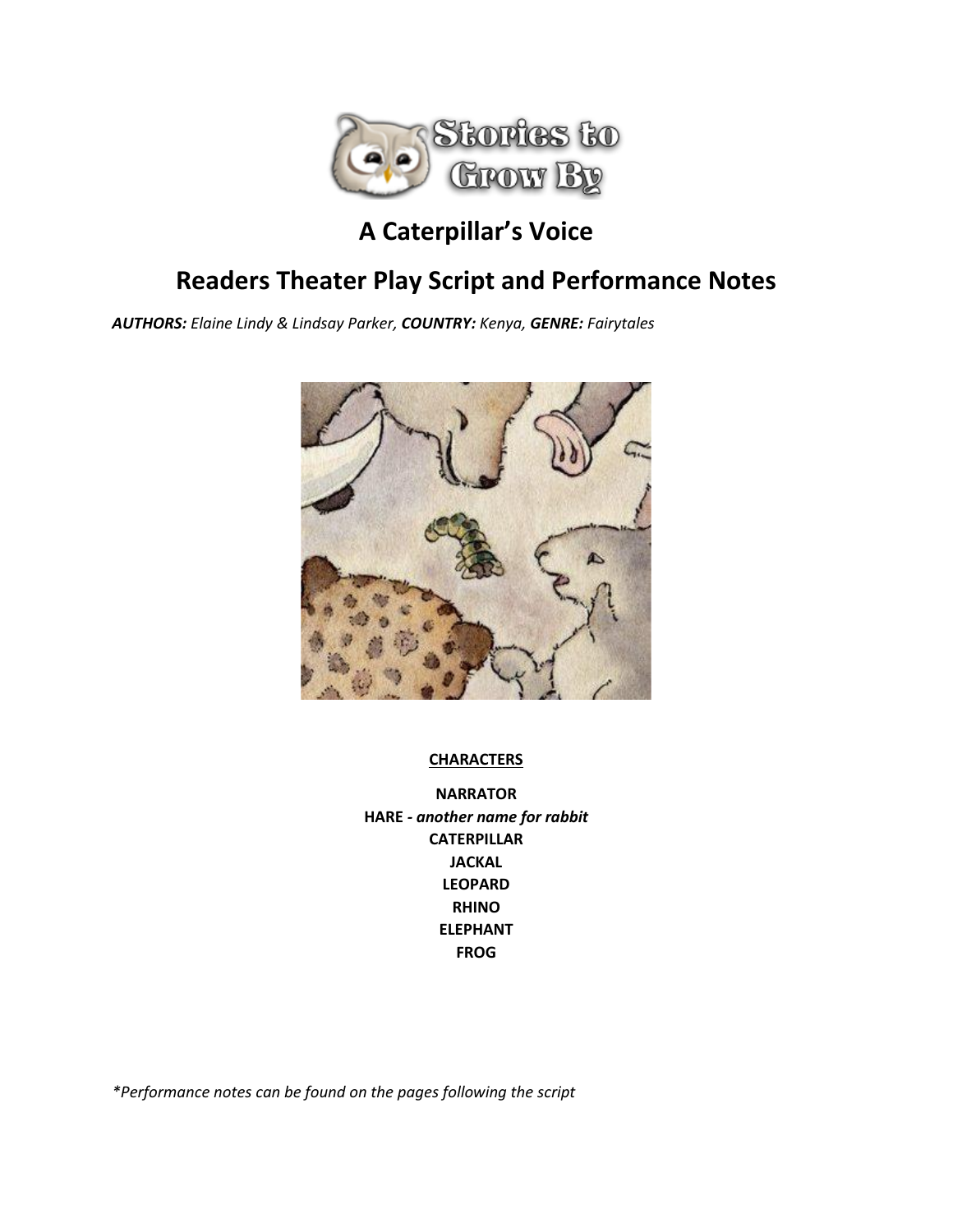## **Scene 1 – Hare's Cave**

[**Stage set**: Outside of and inside the HARE's cave. The set inside the cave has a chair. Outside the cave, students can create small trees, flowers, and bushes, or paint these onto a large butcher block paper for a backdrop.]

[When the play opens, HARE is sitting on the chair inside his cave (or her cave, if the actor playing HARE is a girl).]

[NARRATOR enters.]

#### **NARRATOR:**

Hello, everyone. You are about to see a play called "A Caterpillar's Voice." It is a folktale from Kenya, that's a country in Africa. The story is brought to you by *Stories to Grow by*.

[NARRATOR steps forward.]

#### **NARRATOR:**

Once upon a time in Africa, there was a Hare. He (*or she, depending on the actor*) lived in a nice cave.

[HARE starts out on the stage. He is sitting in a chair. This is his cave. He gets up and speaks.]

#### **HARE:**

What a nice day for a walk. I will leave my cave for a bit and get some exercise.

[HARE exits.]

[CATERPILLAR enters. It is good if CATERPILLAR can crawl.]

#### **NARRATOR:**

What is this? It's a little caterpillar.

#### **CATERPILLAR:**

This seems like a very good cave. Maybe I'll just go for a bit. (*sits on the chair)* Ah! I like it here. I could stay and be very happy. (*looks around*) Say, this cave has an echo. It makes my little voice sound big!

[HARE enters onstage and looks around.]

#### **HARE:**

It's good to be home. *(looks at the ground outside the cave*) Oh, my! I see footprints outside my cave! What's going on? Did someone go in there while I was out? (*calls out*) Hello there! Who is in my cave?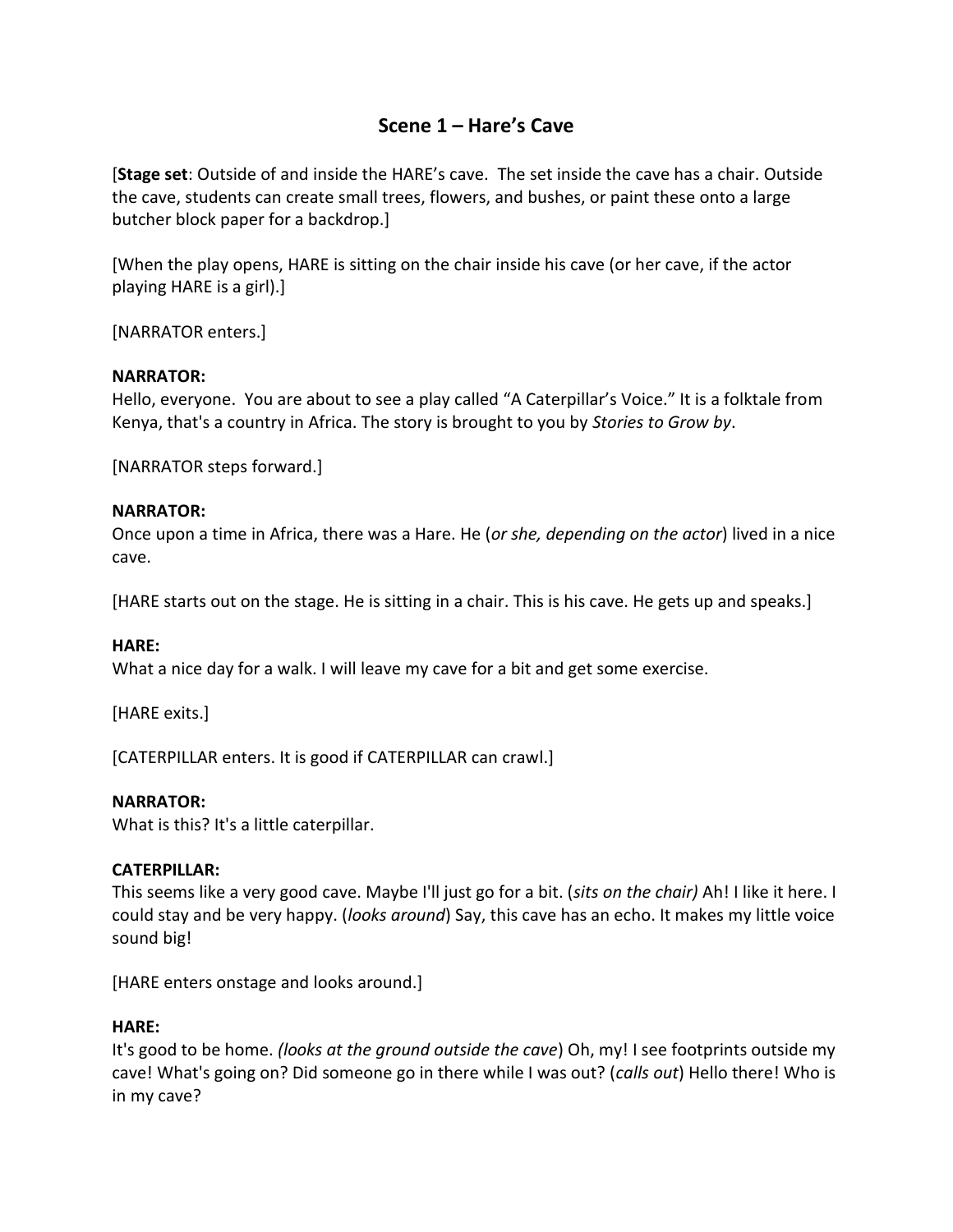## **CATERPILLAR:**

(*in a big, loud voice*) It is I! I am the biggest and strongest of them all.

## **HARE:**

Oh dear! What a loud voice! What will I do?

[JACKAL enters the stage.]

## **HARE:**

Oh Jackal, I am glad to see you. I need help!

## **JACKAL:**

Sure. What is it?

## **HARE:**

There is a big, mean animal in my cave! How will I get back inside?

## **JACKAL:**

That is a problem, but don't worry. (*calls out*) Hello! Who is in the cave of my friend, the Hare?

## **CATERPILLAR:**

(*in a big, loud voice*) It is I! I am the biggest and strongest of them all!

#### **JACKAL:**

Oh, Hare. I don't think I can help you. It sounds like you have a giant animal in your cave. Probably bigger than me. I am just a jackal. I must go now! Goodbye!

[JACKAL exits.]

[LEOPARD enters.]

**HARE:** Leopard, please help me!

**LEOPARD:** Sure. What's the problem?

#### **HARE:**

There is a big, scary animal in my cave. Can you get it out?

#### **LEOPARD:**

Most definitely. As you can see, I myself am big and strong. (*calls out*) You there! Who is in the cave of my friend, the Hare?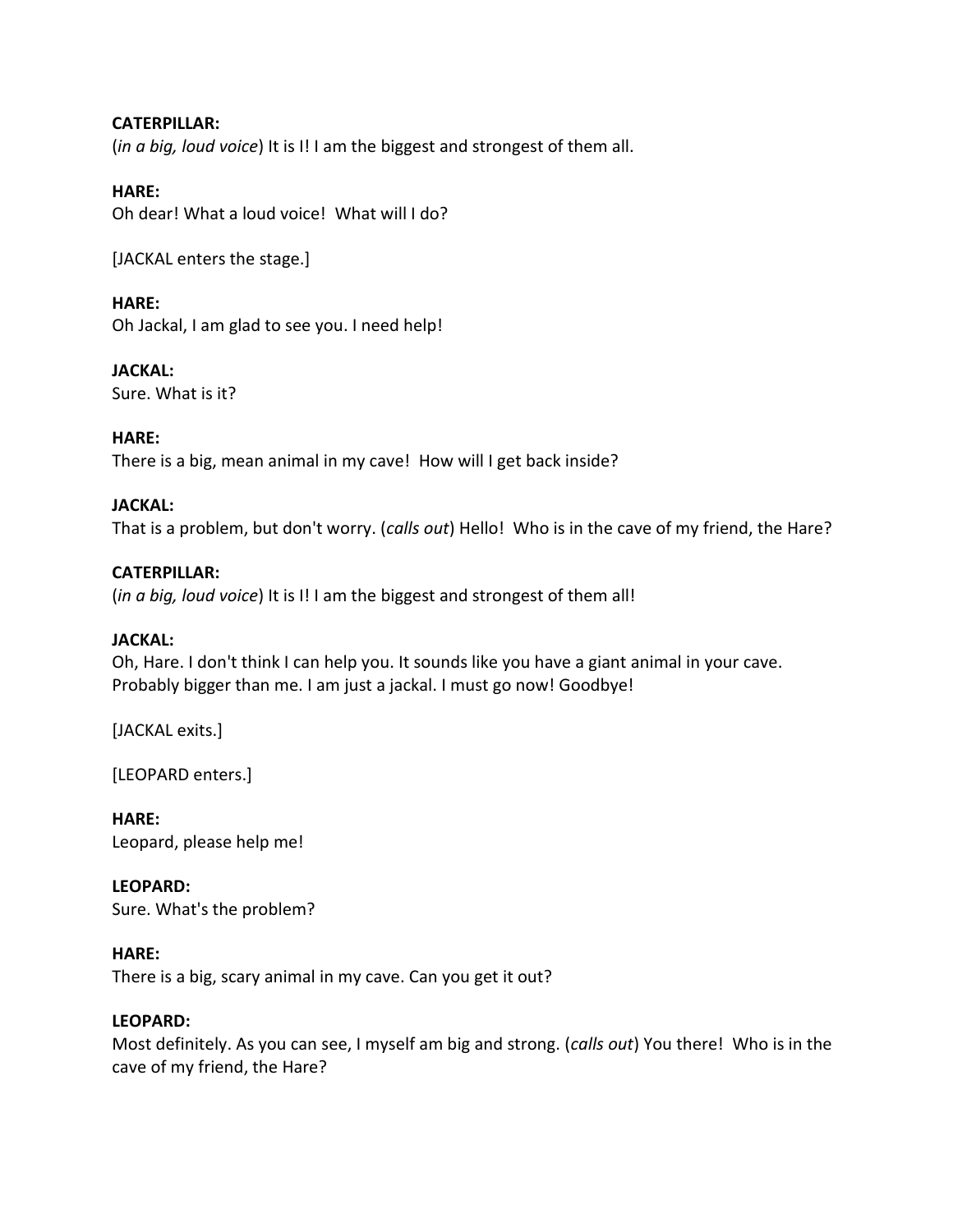#### **CATERPILLAR:**

(*in a big, loud voice*) It is I! I am the biggest and strongest of them all.

#### **LEOPARD:**

Uh, oh! If that animal is the biggest and strongest, I'd hate to think what he could do to me! I'm sorry, Hare. I'm out of here!

[LEOPARD exits.]

[RHINO enters.]

#### **HARE:**

Oh, Rhino. You are a very big animal! Please, you must help me!

#### **RHINO:**

That is true. I am HUGE. What do you need?

#### **HARE:**

Something big is in my cave. I'm scared. Can you help me?

#### **RHINO:**

Of course. It's a good thing you came to me for help. Nothing scares ME. (*calls out*) Hello, in there! Who is in the cave of my friend, the Hare?

#### **CATERPILLAR:**

(*in a big, loud voice*) It is I! I am the biggest and strongest of them all.

#### **HARE:**

Oh Rhino, can you get it out?

#### **RHINO:**

Hare, nothing scares me. Nothing, that is, except the big voice in that cave! You need an even bigger animal. Maybe an elephant?

[ELEPHANT enters. RHINO remains on stage.]

#### **ELEPHANT:**

Did I hear someone mention my name?

#### **HARE:**

We were talking about how extremely big and strong you are.

#### **ELEPHANT:**

Of course! That is what I am known for! What do you need?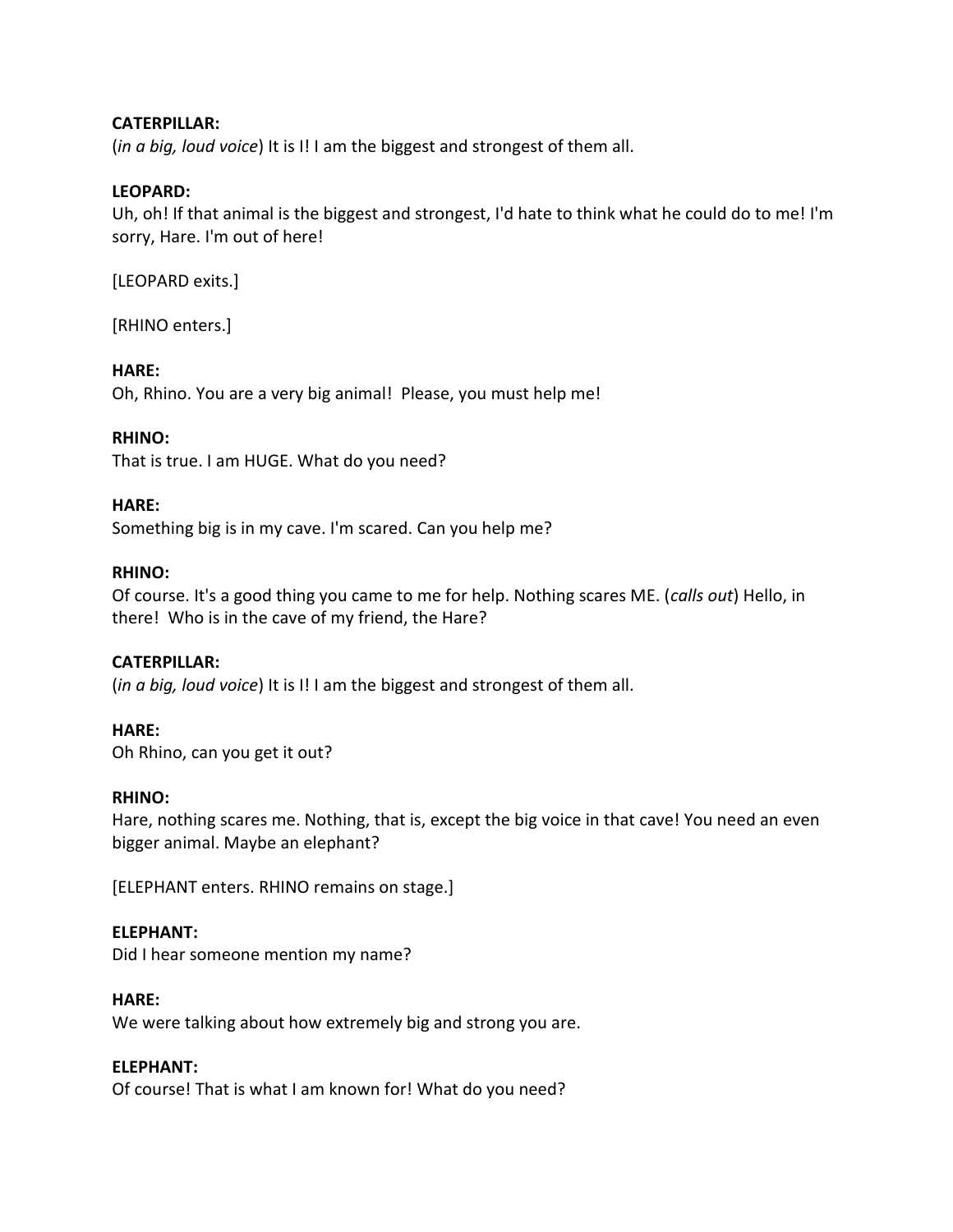**HARE:** There is something big and terrifying in my cave. Can you help get it out?

#### **ELEPHANT:**

Is that all? (*calls out*) Hey! Who is in the cave of my friend, the Hare?

#### **CATERPILLAR:**

(*in a big, loud voice*) It is I! I am the biggest and strongest of them all.

#### **ELEPHANT and RHINO:**

(*scream*) AHHH!

[ELEPHANT and RHINO run off the stage.]

#### **HARE:**

NOW what I am going to do?

[FROG enters.]

**FROG:** Hare, what is wrong?

#### **HARE:**

Oh, what a day! I am trying to get back inside my cave. But there is something gigantic and loud in there. It says it's the biggest and strongest of them all. I don't know what to do!

#### **FROG:**

Did you try calling out to the thing in your cave?

#### **HARE:**

Oh yes. I did. And so did Jackal, Leopard, and Rhino. Even Elephant!

**FROG:** What happened?

#### **HARE:**

All the other animals got scared and ran away.

#### **FROG:**

I am not as big as Jackal, Leopard, Rhino, or Elephant. Still, can I try?

#### **HARE:**

How would you be able to get the big voice out? You are just a frog.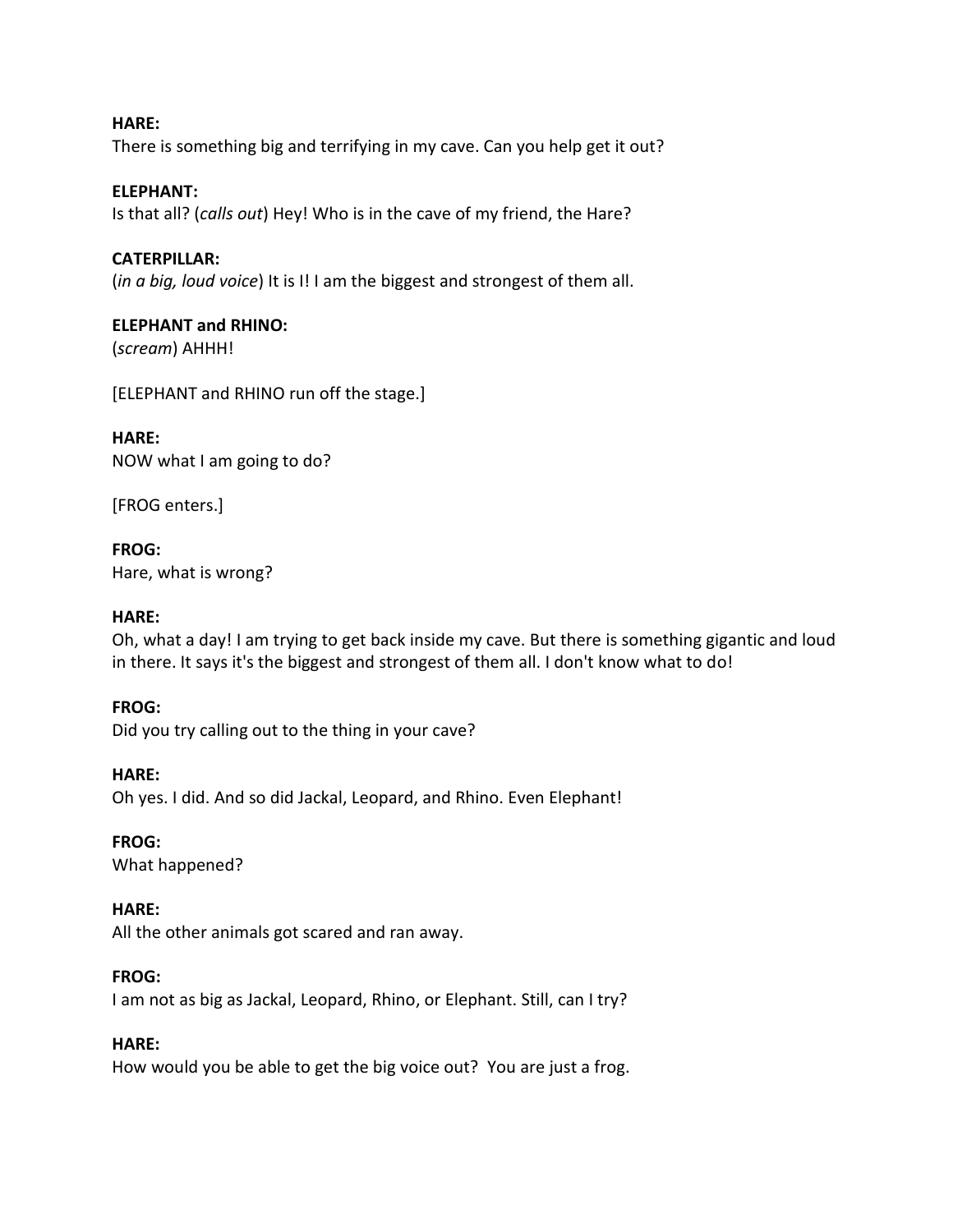**FROG:** That's true but still, can I try?

**HARE:** Why not? Good luck!

[Enter JACKAL.]

**JACKAL:** Did someone call my name?

[Enter LEOPARD.]

**LEOPARD:** I heard someone say my name.

[Enter RHINO.]

**RHINO:** Who wants me?

[Enter ELEPHANT.]

**ELEPHANT:** I am here, everyone.

**HARE:**

Hello there. Frog is going to try to get the big thing out of my cave.

**JACKAL:** (*points to Frog*) That frog?

**LEOPARD:** That tiny thing?

**RHINO:** No way!

**ELEPHANT:** What a joke!

[JACKAL, LEOPARD, RHINO and ELEPHANT all laugh.]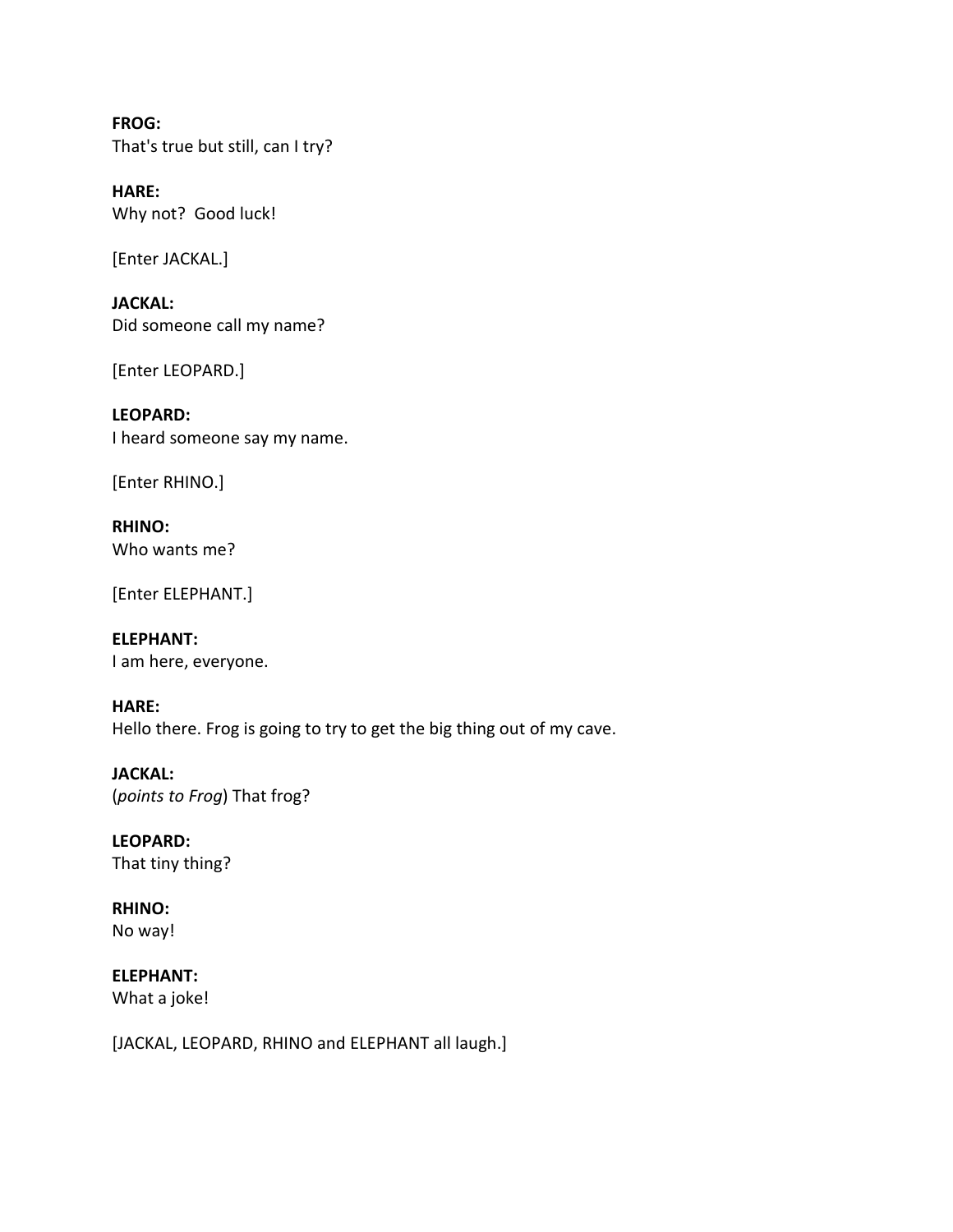#### **HARE:**

(*to Frog*) It's okay. Don't listen to them. Nothing else has worked, and I still need help.

## **FROG:**

(*steps up to the opening to the cave and calls out*) Who's in the cave of my friend, the Hare? You may be big and strong, but I am the biggest and strongest of ALL the animals. I insist that you come outside this cave. Right now!

## **CATERPILLAR:**

Oh dear! This one says it is the very biggest and strongest of all! And I am just me, a caterpillar, after all. I am coming out now.

[CATERPILLAR gets off the chair, crawls over to the animals, and stands up.]

#### **CATERPILLAR:**

Please don't hurt me.

**HARE:** What? All that time it was just YOU in the cave?

**CATERPILLAR:** Oops.

**JACKAL:** A caterpillar? For real?

**LEOPARD:** But that voice!

#### **CATERPILLAR:**

That cave had a great echo! It made me sound BIG!

#### **RHINO:**

This must be a joke! You are anything but big!

[JACKAL, LEOPARD, RHINO, and ELEPHANT step in closer to CATERPILLAR. They are mad.]

#### **CATERPILLAR:**

Well, now. Hi, fellows! I guess it's time now for me to be moving along. BYE!

[CATERPILLAR quickly crawls off stage.]

#### **ELEPHANT:**

Boy, he sure fooled us.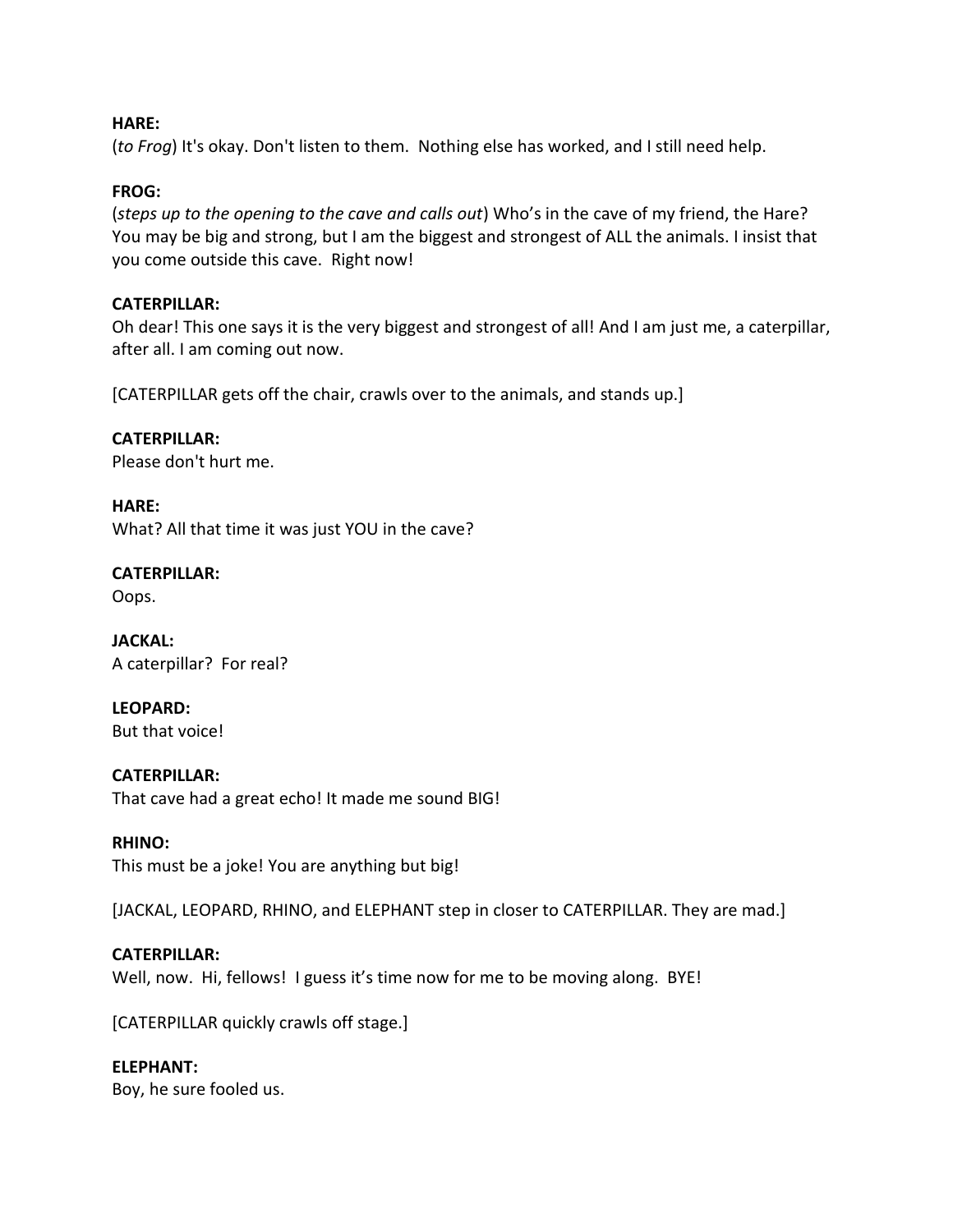## **LEOPARD:**

Can you believe it? We were all bamboozled by that little caterpillar!

[All ANIMALS laugh, except HARE and FROG.]

## **HARE:**

All of us, that is, except one. (*points to Frog*)

### **FROG:**

I may be little, but my thinking is big.

[If you have a curtain, close it now. If you do not, fade the lights. If you have no stage lights, all actors come on stage and bow to the audience.]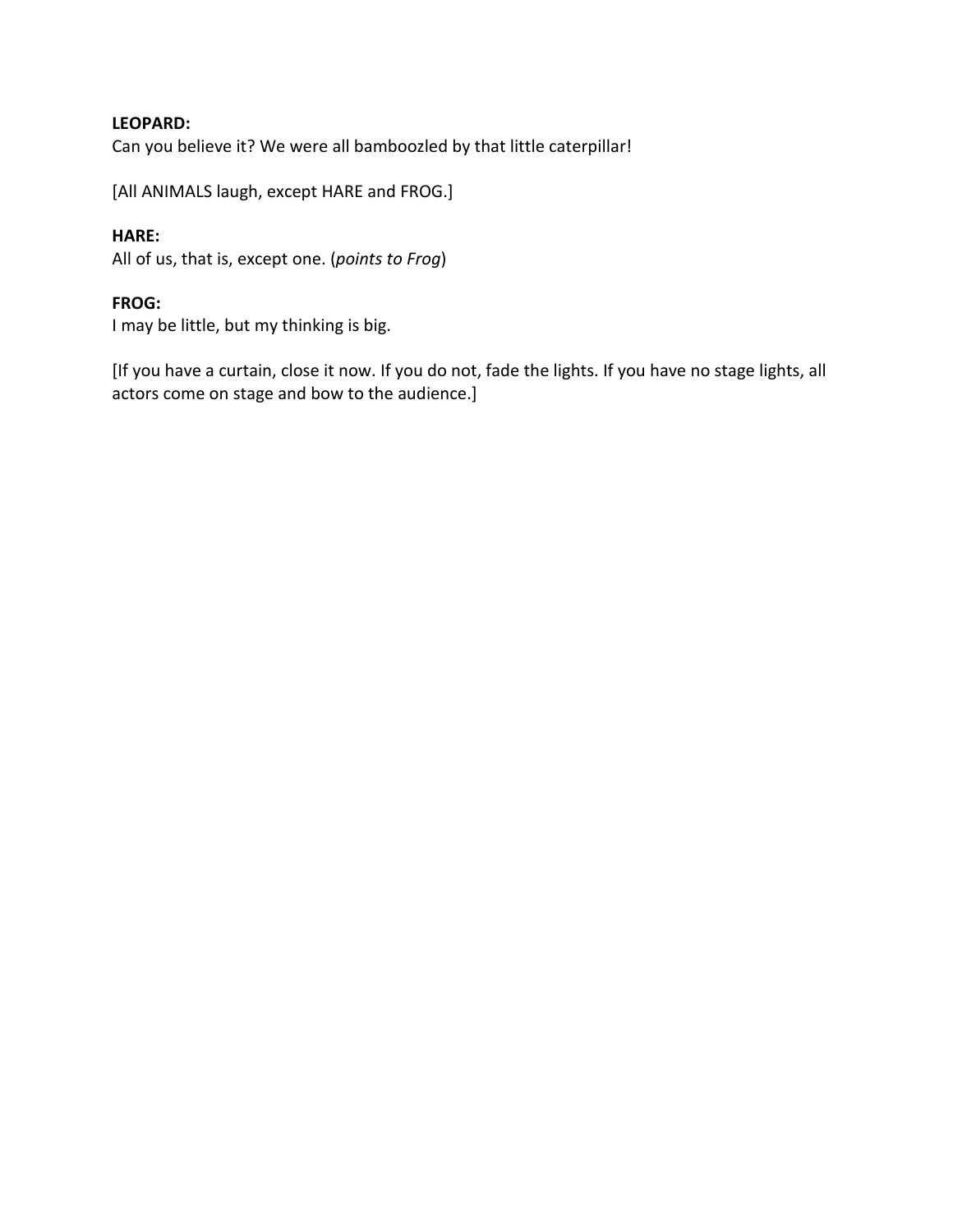

# **Performance Notes for A Caterpillar's Voice**

## **THREE WAYS THAT STUDENTS AND TEACHERS CAN UTILIZE THIS PLAY:**

- **1.** *Students can read the play aloud while sitting in the classroom.* Ask the readers to skip all bracketed stage directions. You may prefer to rotate your actors to give all students a chance to read the speaking parts.
- **2.** *Students can perform the play in the classroom.* Clear an area that can be used as the stage. Have the audience sit on the floor in front of the stage. Students in the play can make simple costumes and/or sets as described below. When the scene change, the characters "on stage" simply walk to the back of the room where they wait until their next appearance "on stage."
- **3.** *Students can perform the play on stage.* Refer to the production notes that follow. Ask the actors to enter from the back of the room and move through the audience as they approach the stage.



 Each character wears clothing with a color indicative of his or her animal character and also wears a customized hat.

- HARE Rabbit ears.
- CATERPILLAR— Antenna.
- JACKAL Small round ears.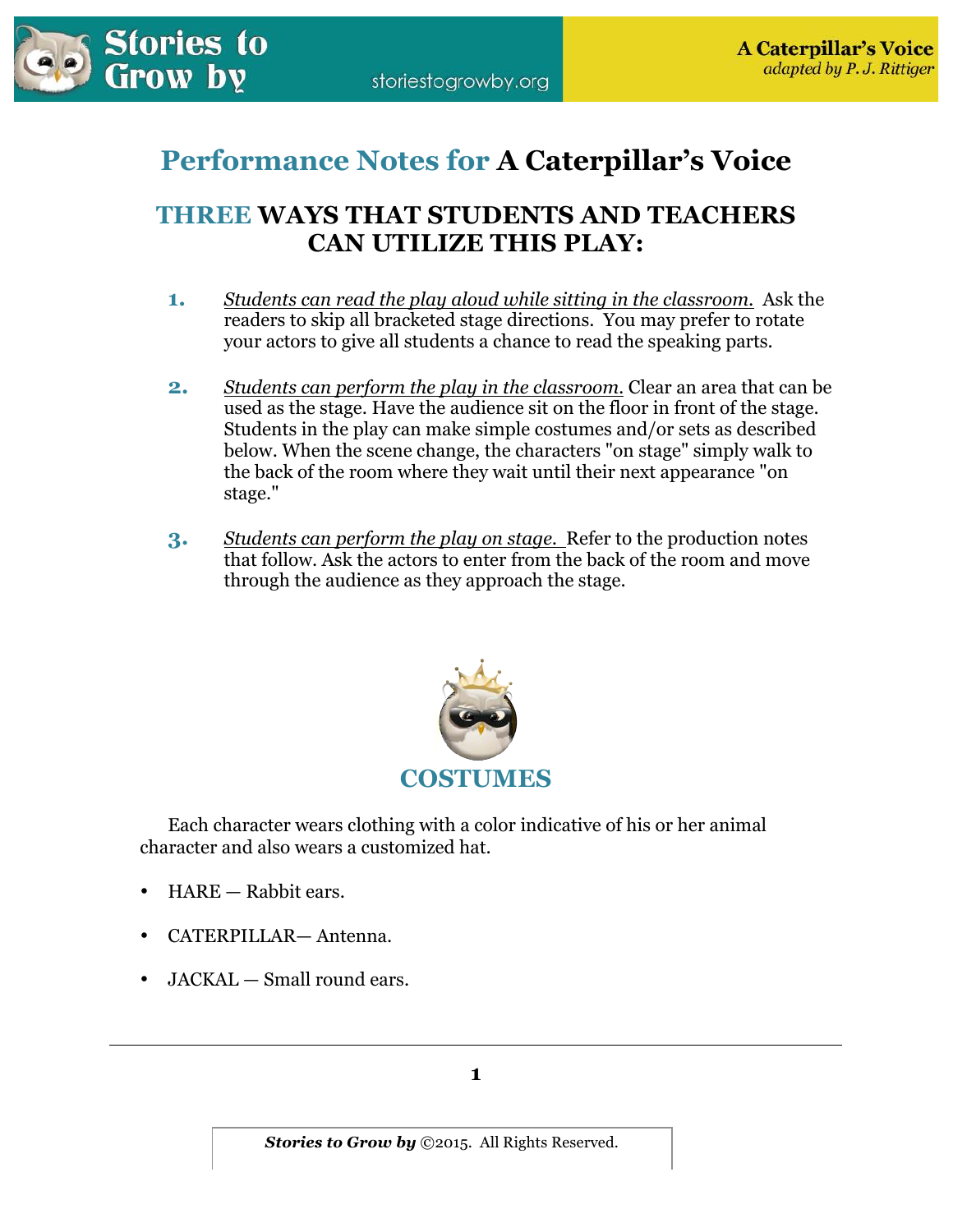

- LEOPARD Yellow cat ears with spots.
- RHINO One white horn attached to the front of a hat.
- ELEPHANT— A trunk attached to a low hat.
- FROG Big wide eyes on a green hat.



## **Scene 1**

- Optional: A spear made out of cardboard with its tip covered with foil for the NARRATOR to hold.
- A megaphone or microphone for the CATERPILLAR to make his/her voice loud and booming.
- A bunch or real carrots or carrots made out of orange construction paper for the HARE to carry.
- Twigs for all the ANIMALS to use in order to chase the CATERPILLAR away.